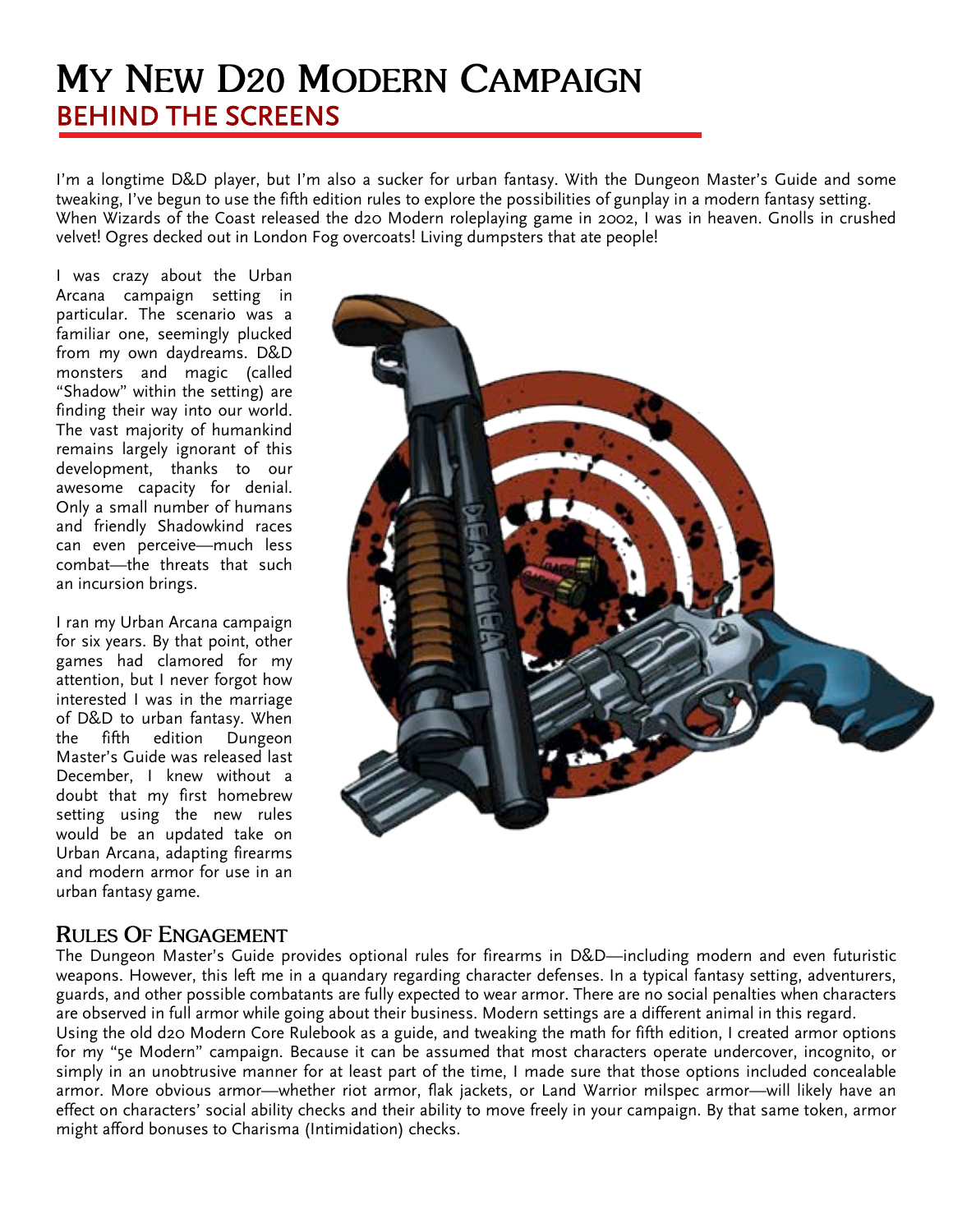## **MODERN ARMOR**

| Armor              |                        | Armor Class (AC)                         | Strength          | <b>Stealth</b> | <b>Properties</b>              | Weight   |  |
|--------------------|------------------------|------------------------------------------|-------------------|----------------|--------------------------------|----------|--|
| Light Armor        |                        |                                          |                   |                |                                |          |  |
|                    | Heavy coat             | 11 + Dex modifier                        |                   | Disadvantage   |                                | 6 lb.    |  |
|                    | Leather jacket         | 11 + Dex modifier                        | —                 |                |                                | 4 lb.    |  |
|                    | Light undercover shirt | 11 + Dex modifier                        |                   |                | DR/2 ballistic                 | 2 lb.    |  |
|                    | Kevlar-lined coat      | 12 + Dex modifier                        |                   |                | DR/2 ballistic                 | $8$ lb.  |  |
|                    | Undercover vest        | 13 + Dex modifier                        |                   |                | DR/2 ballistic                 | $3$ lb.  |  |
| Medium Armor       |                        |                                          |                   |                |                                |          |  |
|                    | Concealable vest       | 13 + Dex modifier<br>(max 2)             |                   |                | DR/3 ballistic                 | 4 lb.    |  |
|                    | Light-duty vest        | 14 + Dex modifier<br>(max <sub>3</sub> ) |                   |                | DR/3 ballistic                 | 8 lb.    |  |
|                    | <b>Tactical vest</b>   | 15 + Dex modifier<br>(max 2)             | Str <sub>10</sub> | Disadvantage   | Resistance: ballistic          | 10 lb.   |  |
| <b>Heavy Armor</b> |                        |                                          |                   |                |                                |          |  |
|                    | Special response vest  | 15                                       | Str <sub>10</sub> | Disadvantage   | Resistance: ballistic          | $15$ lb. |  |
|                    | Land Warrior armor     | 17                                       | Str <sub>13</sub> | Disadvantage   | DR/5 ballistic/slashing        | 10 lb.   |  |
|                    | Forced entry unit      | 18                                       | Str <sub>13</sub> | Disadvantage   | Resistance: ballistic/slashing | 20 lb.   |  |

As you can see from the table, many of the heavier armors grant damage reduction (DR) or resistance to several damage types, including a new damage type: ballistic damage. In game terms, ballistic damage is the type of damage that firearms inflict, and is a subset of piercing damage. This means that all ballistic damage counts as piercing damage, but not all piercing damage counts as ballistic damage. Magical effects or creature properties that grant resistance to piercing damage also apply to ballistic damage, but effects or properties reducing ballistic damage do not automatically apply to piercing damage.

(Armor in my game currently has no price because my modern ruleset uses a wealth system for characters, similar to that used in d20 Modern. Characters gain equipment based on their wealth, rather than tracking income and expenses. I won't get into the full system here, but it might make a good topic for a later installment of Behind the Screens.)

## **WHO GETS WHAT?**

Because of the high potential damage granted to firearms, it was also necessary to introduce a complication or condition in order to balance their use with more traditional modes of attack. In my campaign, a character proficient with a firearm does not automatically add any proficiency bonus to the attack roll. Rather, proficiency with a firearm allows a character to use a bonus action to take the aim action, which adds the character's proficiency bonus to the attack roll. Without taking the aim action (or if a character is using a firearm without proficiency), the shooter receives only the benefit of a Dexterity bonus on the attack roll.

When it came to weapon proficiencies, I decided that several classes would enjoy proficiency with firearms, while others would have to earn their proficiency with multiclassing or by training through the use of downtime days (see the Player's Handbook). I divided firearms Hold up! City Domain? School of Technomancy? I'll get into those next time!